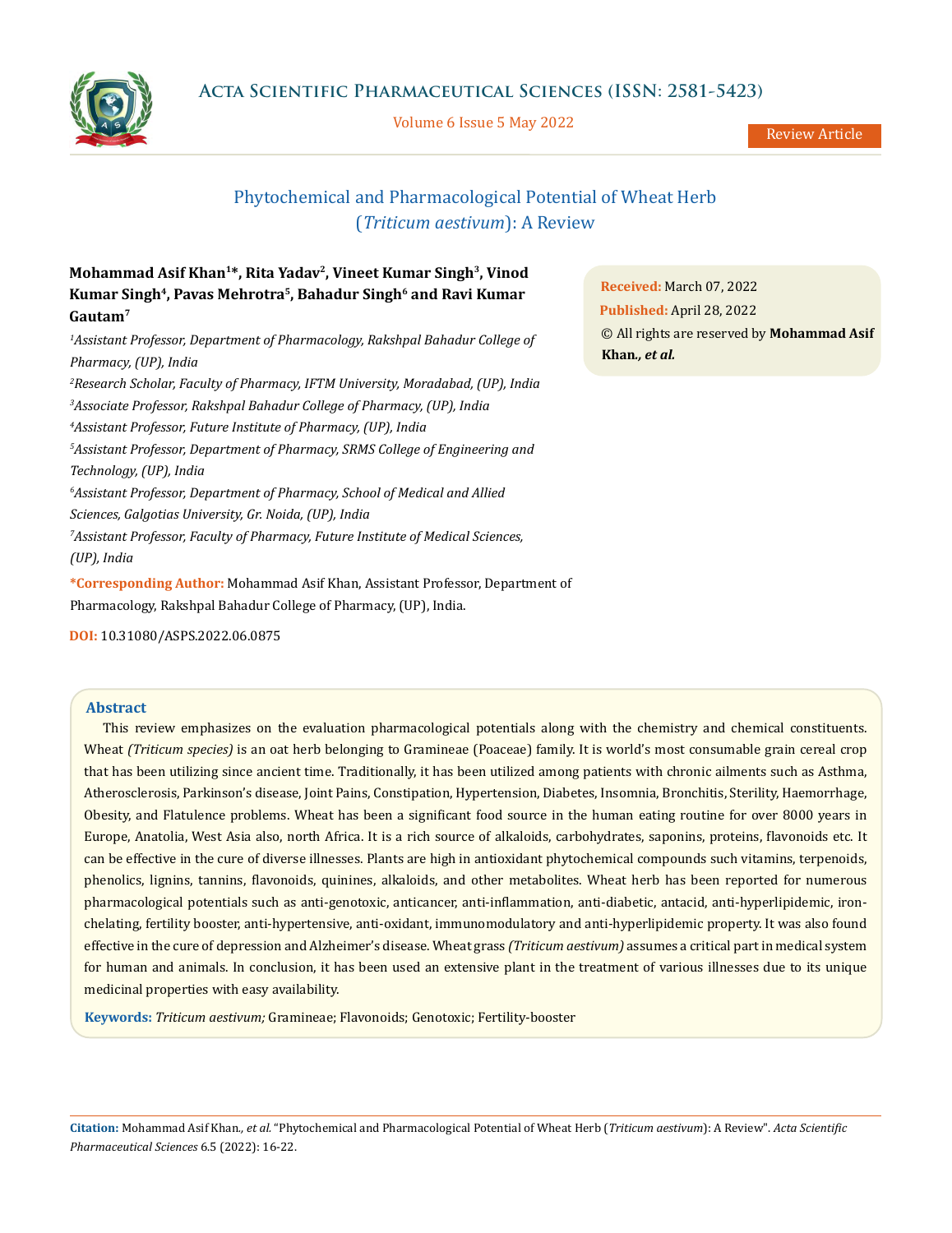#### **Introduction**

Wheat grass juice has been scientifically verified and has been used to cure a variety of ailments and disorders since ancient times. Wheatgrass, when consumed as part of a raw food diet, is thought to provide numerous health benefits, including the removal of toxins from the body and the provision of a proper nutrient balance as a supplemental nutrient  $[1]$ . Wheatgrass juice is known as "green blood" because it includes a high amount of chlorophyll (70%), antioxidants, active enzymes, vitamins, and other essential minerals that help the lungs and heart operate better. Wheatgrass juice is also used as a supplement to strengthen the human body and increase the immune system. It's a nutritious plant that's used to treat cancer, diabetes, ulcers, rheumatoid arthritis, hyperlipidaemia, thalassemia, anaemia, kidney stones, asthma, digestive issues, and skin ailments. Wheatgrass has anti-diabetic, anti-allergic, antioxidant, anti-ulcer, anti-cancer, hepatoprotective, cardio-tonic, anti-inflammatory, and anti-arthritic effects pharmacologically [2].

Wheat *(Triticum species)* is an oat grass of the Gramineae (Poaceae) family- world's most consumable grain cereal grass crop. As of now, wheatgrass is rapidly becoming perhaps the most broadly utilized supplemental wellbeing food varieties and is accessible in numerous wellbeing food stores as new produce, tablets, frozen squeeze, and powder. Wheatgrass gives a concentrated measure of supplements, including iron; calcium; magnesium; amino acids; and nutrients A, C and E and huge sums (70%) of chlorophyll. A few defenders promote wheatgrass as a therapy for malignant growth, ulcerative colitis and joint torment, and furthermore fill in as cell reinforcement. It has been recommended that wheatgrass has a more prominent healthy benefit than a few ordinary food varieties, and ingesting wheatgrass is tantamount to eating a lot of vegetables [3]. Wheat has been a significant food source in the human eating routine for over 8000 years in Europe, Anatolia, west Asia also, north Africa. Wheat is the main food crop become worldwide and one of the 'huge three' cereal harvests, with more than 600 million ton being reaped every year. Bread wheat is a significant wellspring of plant sterols in the human eating routine. Turkey is one of the significant wheat creating nations on the planet. In the 2011-2016 period, Turkey created around 21.03 million tons of wheat [4].

#### **Traditional uses**

Patients with following mentioned chronic ailments are preferred to use wheat grass therapy –



**Figure 1:** Wheat Herb.

- **Asthma**
- **Atherosclerosis**
- Parkinson's disease
- Joint Pains
- **Constipation**
- **Hypertension**
- **Diabetes**
- **Insomnia**
- **Bronchitis**
- Sterility
- **Haemorrhage**
- **Obesity**

It can also help with cancer treatment [5]. Wheatgrass has been shown in animal studies to provide cancer-prevention and treatment effects, as well as benefits to immunological function and oxidative stress.

Wheatgrass has been shown in clinical trials to treat rheumatoid arthritis, ulcerative colitis, haematological illnesses, diabetes, obesity, and oxidative stress, as well as induce synergistic benefits to chemotherapy and reduce chemotherapy-related side effects. All of the trials, however, were tiny, and a number of methodological issues developed [6].

**Citation:** Mohammad Asif Khan*., et al.* "Phytochemical and Pharmacological Potential of Wheat Herb (*Triticum aestivum*): A Review". *Acta Scientific Pharmaceutical Sciences* 6.5 (2022): 16-22.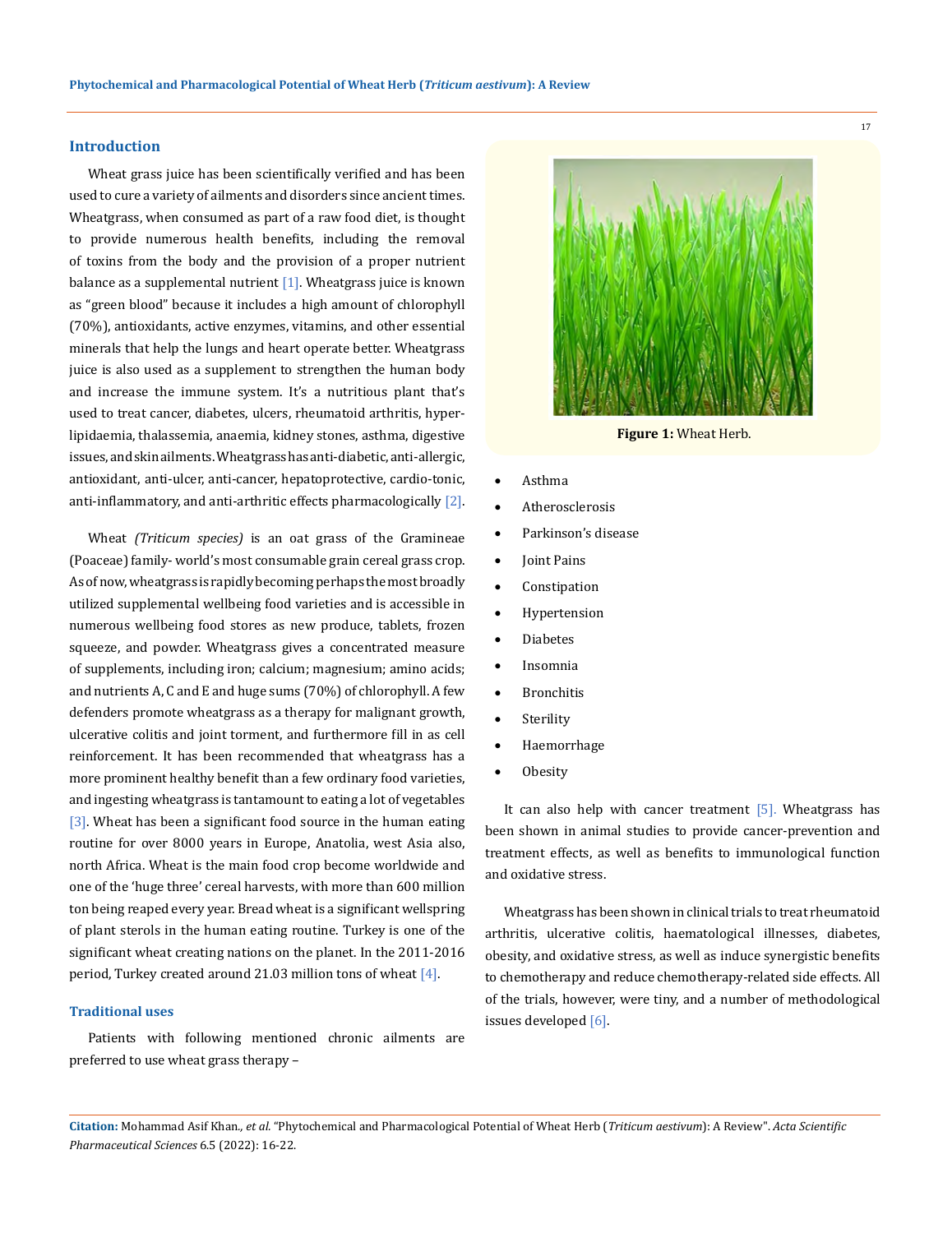## **Classification of wheat grass [7]**

Kingdom: Plantae Division : Magnoliophyta Class: Liliopsida Order: Poales Family: Poaceae Subfamily: Pooideae Tribe: Triticeae Genus: *Triticum*  Species: *aestivum*

## **Chemical constituents**

Wheat herb have demonstrated for having a numerous beneficial moiety essential in the normal functioning of the immune system, fertility and maintaining energy level. The following table depicts the total nutritional value in the juice of wheatgrass [8].

| <b>Nutrient</b>           | <b>Amount</b>     |  |
|---------------------------|-------------------|--|
| Carbohydrate              | $361 \pm 5.65$    |  |
| Total sugars              | $17.75 \pm 1.06$  |  |
| Reducing sugar            | $13 \pm 0.707$    |  |
| Acidity (%)               | $0.25 \pm 0.014$  |  |
| Brix value                | $3.0 \pm 0.05$    |  |
| Ash content (%)           | $14 \pm 0.283$    |  |
| Moisture content (%)      | $3.5 \pm 0.071$   |  |
| Fats $(\%)$               | $5.45 \pm 0.212$  |  |
| Crude Protein Content (%) | $21.87 \pm 1.252$ |  |
| Crude Fibres (%)          | $1.4 \pm 0.085$   |  |

**Table 1:** List of nutrients with amount.

It is a rich source of alkaloids, carbohydrates, saponins, proteins, flavonoids etc. It can be effective in the cure of diverse illnesses. Plants are high in antioxidant phytochemical compounds such vitamins, terpenoids, phenolics, lignins, tannins, flavonoids, quinines, alkaloids, and other metabolites [5].

The following table affirms the presence of chemical constituents found in wheatgrass [7,9].

| S.N. | <b>Chemical constituents</b> | <b>Observations</b> |
|------|------------------------------|---------------------|
|      | Alkaloids                    | ٠                   |
|      | Carbohydrates                | ٠                   |
|      | Saponins                     | +                   |
|      | Gums, Mucilage               | ٠                   |
|      | Proteins                     | ٠                   |
|      | <b>Tannins</b>               | ٠                   |
|      | Flavonoids                   | ٠                   |
|      | Cardiac glycosides           | ٠                   |
|      | Terpenoids                   | ٠                   |
|      | Steroids                     |                     |

**Table 2:** List of Chemical Constituents.

#### **Pharmacological properties**

### **Fertility booster**

Three groups of eight rats were used in the experiment. The first group (G1) was fed a typical American diet. The identical feeding regimen was employed in the second (G2) and third (G3) groups (G3). In all groups, the results equated to normal values for essential organs like the liver and renal functioning. Aspartate aminotransferase (AST) levels in G1, G2, and G3 were 27.88 2.10, 22.50 4.93, and 23.25 4.71/ml, respectively. The testosterone hormone was found to be higher in G3 (2.90 0.26 ng/ml) than in the usual negative control (2.78 0.23 ng/ml) and pharmaceutical formula control sample (2.04 0.40 ng/ml). Follicle-stimulating hormone (FSH) levels dropped to 1.44 0.28 IU/L and 1.45 0.24 IU/L in G3 and G2, respectively, from 1.65 0.23 IU/L in G1 [10].

#### **Antioxidant**

The anti-hyperglycemic, hypolipidemic and cell reinforcement impact of watery concentrate of *Triticum aestivum* grass were assessed in two unique models of T2DM in wistar pale skinned person rodents, for example, High Fat Diet with Low portion STZ and High Fructose Diet models. Two models of insulin obstruction were utilized (single i. p infusion of STZ (45 mg/kg) with high fat eating routine and fructose 10% w/v, p. o, not indispensable). Strategies and Material: STZ with high fat eating routine and fructose 10% w/v, p. o, in rodents was regulated for a time of 21 days. Three dosages of TAGE (40, 60 and 80 mg/kg, p. o) were utilized. Pioglitazone (PG) 20 mg/kg was utilized as the reference standard [11,12].

**Citation:** Mohammad Asif Khan*., et al.* "Phytochemical and Pharmacological Potential of Wheat Herb (*Triticum aestivum*): A Review". *Acta Scientific Pharmaceutical Sciences* 6.5 (2022): 16-22.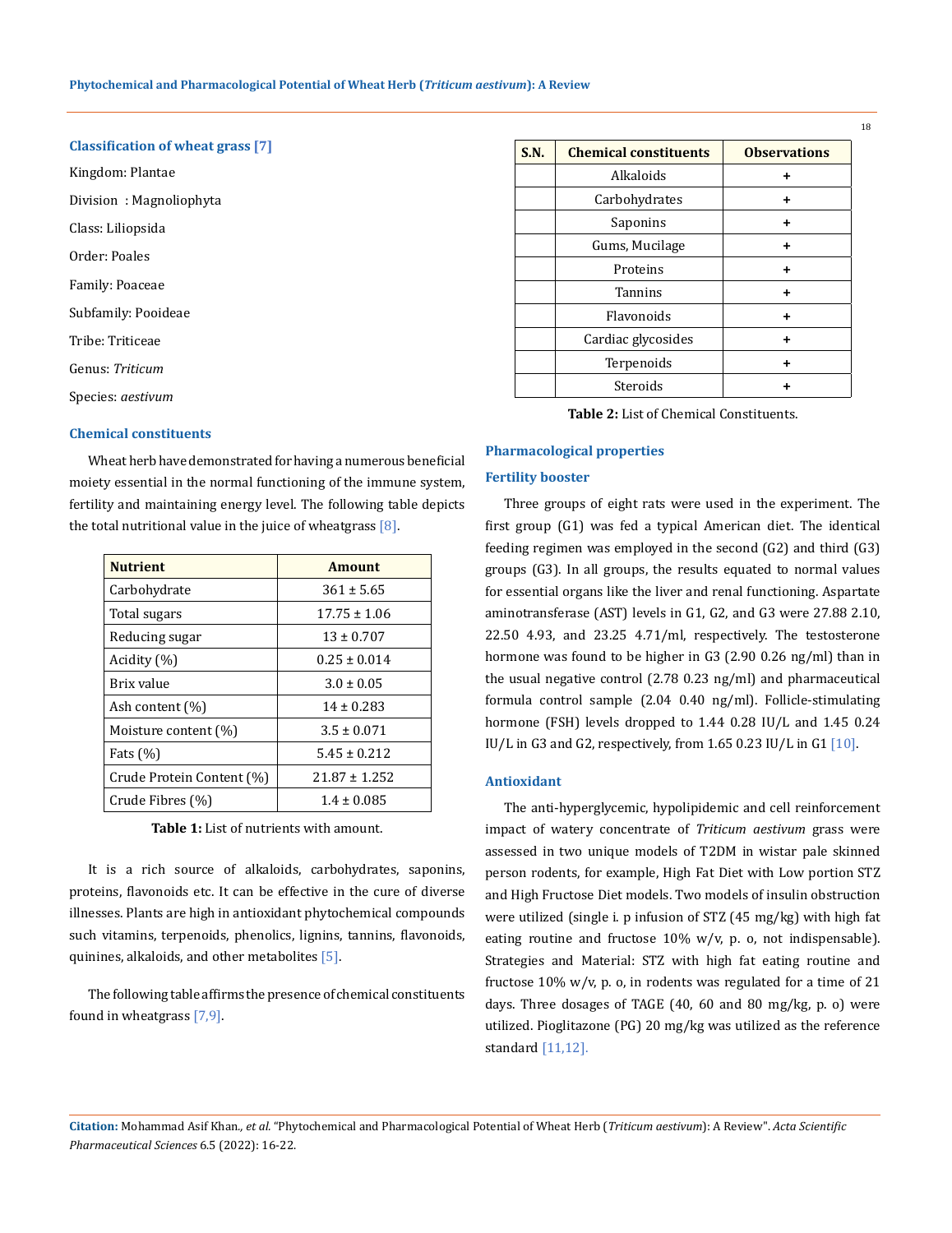#### **Anti-hypertensive**

In recent research, the glucose lowering effects of the *Triticum aestivum* aqueous extracts was studied at doses higher than 50 mg/kg body weight compares to that of glibenclamide. The results obtained in evaluation of chronic toxicity of *Triticum aestivum*  aqueous extracts oral administered at high non-therapeutic doses, indicated that the *Triticum aestivum* aqueous extracts does not contribute to any toxicity effects post chronic consumption. In conclusion, aqueous extracts of *Triticum aestivum* at therapeutic doses has high anti-hyperglycaemic ability and is nontoxic. The phytochemicals present in the aqueous extract of *Triticum aestivum* has proven therapeutic properties and contribute to the total therapeutic effects experienced with *Triticum aestivum* [13].

#### **Anti-diabetic**

Diabetes mellitus (DM) is a metabolic problem wherein sugar, protein and lipid digestion are not as expected controlled by insulin. Numerous native therapeutic plants have been effectively used to oversee diabetes. Notwithstanding, the utilization of dietary administration is most upheld. Accordingly, the point of this examination was to assess the antihyperlipidemic capability of wheat-based eating routine in alloxan-initiated diabetic rodents. Forty (40) pale skinned person rodents (Rattus norvegicus) were gathered into four with ten (10) creatures in each. Diabetes was actuated by the intra-peritoneal infusion of alloxan monohydrate (150 mg/kg body weight). There was a huge decrease ( $p < 0.05$ ) in the convergence of glucose, fatty oils, cholesterol, LDL cholesterol, VLDL cholesterol and a huge increment  $(p < 0.05)$  in the degree of HDL cholesterol [14].

#### **Anti-carcinogenic**

The advancement of skin carcinogenesis was surveyed by histopathological investigation. Decreases in tumor size and combined number of papillomas were seen due to rutin treatment. Normal inactive period was altogether expanded when contrasted with cancer-causing agent treated control. Rutin created critical reduction in the movement of serum compound serum glutamate oxalate transaminase (SGOT), serum glutamate pyruvate transaminase (SGPT), soluble phosphatase (ALP) and bilirubin when contrasted and the control. They essentially expanded the degrees of compound associated with oxidative pressure glutathione (GSH), superoxide dismutase (SOD) and catalase. The raised degree of lipid peroxidase in the benchmark group was essentially restrained by rutin organization  $[15]$ .

#### **Antacid (***in-vitro***)**

Rough fluid and ethanolic leaf concentrates of *T. aestivum* L. and *H. vulgare* L. were evaluated for *in vitro* stomach settling agent movement utilizing the primer stomach settling agent test, assurance of corrosive balance limit, corrosive killing impact, term of predictable balance, and buffering limit. Consequences of the primer stomach settling agent test showed that the fluid concentrates would be advised to acid neutralizer potential than the ethanolic removes. Among the concentrates, *T. aestivum* fluid concentrate showed the strongest action *in vitro* stomach settling agent movement, with corrosive balance limit of  $0.0763 \pm 0.0028$ mmol H+, corrosive killing impact  $0.043 \pm 0.006$   $\Delta$ pH, term of balance  $22 \pm 1.732$  min, and buffering limit of  $0.0801 \pm 0.0331$ mmol H+/ΔpH [16].

#### **Immunomodulation**

This investigation utilized wheatgrass juice and powder to prove the case that wheatgrass is a viable anticancer specialist. Researchers figured another extraction methodology to segregate compounds and, in this way, assessed their bioactivities, especially their immunomodulatory and against malignancy exercises. The two mixtures showed special attributes as for their liquefying focuses, shadings, scents and solubilities. These 2 novel mixtures, a ketone (WG1) and a polyphenol (YWG), displayed solid *in vivo* immunomodulatory lymphocyte multiplication and strong *in vitro* cytotoxic exercises against bosom, pancreatic, colon, lung, and prostate disease cell lines [17].

#### **Iron chelation**

The active elements of wheat grass were separated and cleansed by cation trade segment chromatography followed by High Performance Liquid Chromatography. *In vitro* explores different avenues regarding phenylhydrazine treated red platelet hemolysate were done previously, then after the fact treatment of sanitized part of *T. aestivum* to examine iron chelating action. In results, purified part of *T. aestivum* treated red platelet showed critical hindrance of free responsive iron creation and development of thio-barbituric corrosive receptive substances when contrasted with desferrioxamine treated hemolysate [18].

#### **Anti-inflammatory**

Wheat grass juice display calming, wound healing and smell lessening abilities. Chlorophyllin has bacteriostatic properties

**Citation:** Mohammad Asif Khan*., et al.* "Phytochemical and Pharmacological Potential of Wheat Herb (*Triticum aestivum*): A Review". *Acta Scientific Pharmaceutical Sciences* 6.5 (2022): 16-22.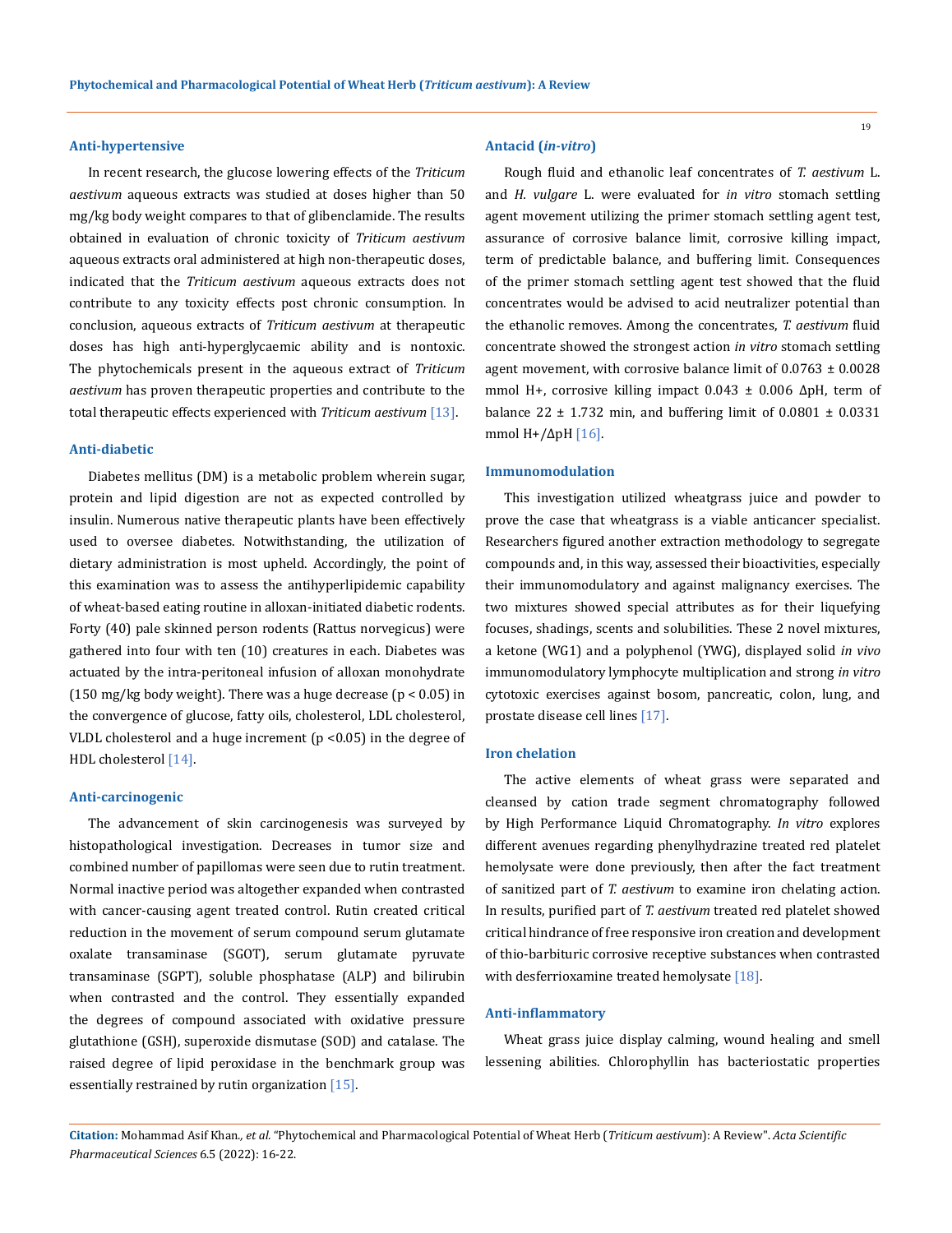supporting injury mending, and invigorates the creation of haemoglobin and erythrocytes in pale creatures. It has been utilized to treat different sorts of skin sores, consumes and ulcers where it goes about as an injury mending specialist, invigorating granulation tissue and epithelization [19].

#### **Anti-hyperlipidemic**

The effects of wheat grass on rabbits with hyperlipidemia caused by a high-fat diet were investigated in this study. Over the course of ten weeks, thirty rabbits were separated into three groups of ten, with group I getting a control diet, group II a high-fat diet, and group III a high-fat diet combined with wheat grass. Total cholesterol (TC), HDL, malondialdehyde (MDA), reduced glutathione (GSH), and vitamin C were measured in fasting serum samples from the animals, and the results were compared. Hyperlipidemia and oxidative stress were both increased by the high-fat diet, as evidenced by a large increase in MDA levels, whereas antioxidant levels of GSH and vitamin C were dramatically lowered. Wheat grass supplementation combined with a high-fat diet enhanced lipid levels (decreased total cholesterol and increased HDL-C), as well as MDA levels, GSH levels, and vitamin C levels. These findings point to wheat grass's significance in reducing hyperlipidemia and the oxidative stress that comes with it  $[20]$ .

#### **Antigenotoxic**

The study used two dosages of Wheatgrass (WG) powder (WG-250 and WG-500 mg/kg). Pretreatment with WG for 14 days (oral) was followed by induction of genotoxicity with CP (40 mg/kg) 24 hours before sacrifice. The study used a mouse bone marrow chromosomal aberration assay and a micronucleus assay. Hepatic antioxidant enzymes' activities were also studied. One way ANOVA was used to evaluate the data, followed by Tukey's test (P0.05). The results demonstrated that CP caused cytotoxicity in mouse bone marrow cells by increasing the average proportion of aberrant metaphases, Chromosomal Aberrations (CAs) excluding gaps, and Micronuclei (MN) production in polychromatic erythrocytes. CP also significantly reduced glutathione (GSH) and raised malondialdehyde (MDA) levels, as well as inhibiting the activities of Superoxide Dismutase (SOD). According to our findings, WG protects against genotoxicity and oxidative stress caused by CP [21].

#### **Antidepressant**

The possible antidepressant impact of Ethanolic extract of Wheatgrass was evaluated using chronic models of Tail suspension test (TST) and Forced Swim Test (FST) in Swiss Albino rats. Wheat grass was gathered, and Ethanolic extract was obtained by utilizing a Soxhlet device to extract dried wheat grass. Wheatgrass extract had antidepressant activity that was comparable to that of the standard medication. Wheatgrass extract was found to be similar to standard medications at doses of 100 mg/kg and 200 mg/kg, respectively. Preliminary phytochemical analysis of Wheatgrass ethanolic extract reveals the presence of flavonoids, alkaloids, saponins, tannins, terpenoids, sterols, and other compounds. The findings of this study suggest that Wheatgrass could be used as an adjuvant in the treatment of depression [22].

#### **Alzheimer's disease**

Aluminum chloride (4.2 mg/kg) was used to cause memory impairment, and memory function was tested using the Morris water maze test. Wistar rats were given wheat grass (100 mg/kg, p.o.) and aluminum chloride for 28 days to investigate its activity. After the treatment, the biochemical measures of oxidative stress in the brain were measured. The study's main finding was that aluminum increased oxidative stress. Wheatgrass significantly improved oxidative stress reduction by lowering malondialdehyde levels while increasing superoxide dismutase and catalase levels. Wheat grass was found to have antioxidant properties, and this surprising function could be used to treat Alzheimer's disease [23].

## **Conclusion**

Wheat grass *(Triticum aestivum)* assumes itself as most versatile plant having different parts in medical system for human and animals. Wheat is a significant part of the human eating regimen, and the impact on human strength of bioactive mixtures present in wheat. The valuable impacts of wheat are still need to be investigated of potential wellbeing advancing parts present in the grains and the intricacy of contemplating their organic impacts. Wheat herb has been reported for numerous pharmacological potentials such as anti-genotoxic, anticancer, anti-inflammation, anti-diabetic, antacid, anti-hyperlipidemic, iron-chelating, fertility booster, anti-hypertensive, anti-oxidant and anti-hyperlipidemic property. In conclusion, it has been used an extensive plant in the treatment of various illnesses due to its unique medicinal properties with easy availability.

**Citation:** Mohammad Asif Khan*., et al.* "Phytochemical and Pharmacological Potential of Wheat Herb (*Triticum aestivum*): A Review". *Acta Scientific Pharmaceutical Sciences* 6.5 (2022): 16-22.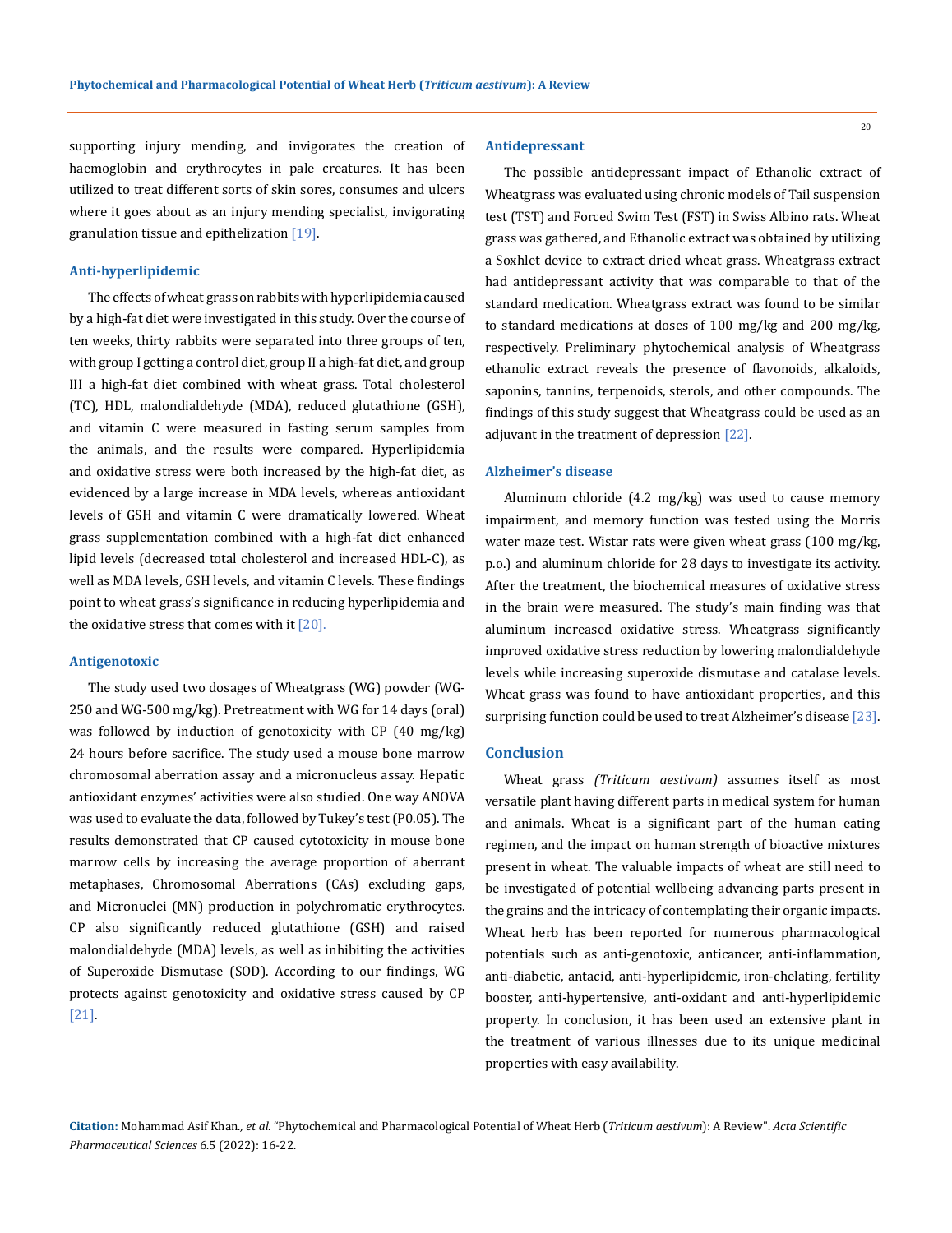#### **Source of Funding**

Nil.

## **Conflict of Interest**

Authors declare for none conflict of interest.

## **Bibliography**

- 1. Hattarki Sanjeevini A., *et al*[. "Triticum Aestivum \(Wheat](https://www.researchgate.net/publication/328109789_Triticum_AestivumWheat_Grass_A_Power_House_Plant_-_A_Review)  [Grass\); A Powerhouse Plant - A Review".](https://www.researchgate.net/publication/328109789_Triticum_AestivumWheat_Grass_A_Power_House_Plant_-_A_Review) *Dental Journal of [Advance Studies](https://www.researchgate.net/publication/328109789_Triticum_AestivumWheat_Grass_A_Power_House_Plant_-_A_Review)* 5 (2017).
- 2. Choudhary S., *et al*[. "Wheatgrass \(Triticum Aestivum Linn.\):](https://innovareacademics.in/journals/index.php/ajpcr/article/view/41575)  [A Potential Substitute of Human Blood in Traditional System](https://innovareacademics.in/journals/index.php/ajpcr/article/view/41575)  f Medicine". *[Asian Journal of Pharmaceutical and Clinical](https://innovareacademics.in/journals/index.php/ajpcr/article/view/41575)  Research* [14.6 \(2021\): 43-47.](https://innovareacademics.in/journals/index.php/ajpcr/article/view/41575)
- 3. Suriyavathana M., *et al*[. "Phytochemical Characterization of](https://www.phytojournal.com/archives/2016/vol5issue1/PartD/5-1-16.pdf)  [Triticum Aestivum \(Wheat Grass\)".](https://www.phytojournal.com/archives/2016/vol5issue1/PartD/5-1-16.pdf) *Journal of Pharmacognosy [and Phytochemistry](https://www.phytojournal.com/archives/2016/vol5issue1/PartD/5-1-16.pdf)* 5.1 (2016): 283-286.
- 4. Erdem., *et al*[. "Determination of Main Plant Sterols in Turkish](https://www.researchgate.net/publication/318598497_Determination_of_Main_Plant_Sterols_in_Turkish_Bread_Wheat_Triticum_aestivum_L_by_GC-MS)  [Bread Wheat \(Triticum aestivum L.\) by GC-MS".](https://www.researchgate.net/publication/318598497_Determination_of_Main_Plant_Sterols_in_Turkish_Bread_Wheat_Triticum_aestivum_L_by_GC-MS) *Turkish Journal [of Agriculture - Food Science and Technology](https://www.researchgate.net/publication/318598497_Determination_of_Main_Plant_Sterols_in_Turkish_Bread_Wheat_Triticum_aestivum_L_by_GC-MS)* 5.7 (2017): 710- [719.](https://www.researchgate.net/publication/318598497_Determination_of_Main_Plant_Sterols_in_Turkish_Bread_Wheat_Triticum_aestivum_L_by_GC-MS)
- 5. Murali Megha., *et al*[. "Preliminary Phytochemical Analysis](https://globalresearchonline.net/journalcontents/v40-1/56.pdf)  [of Wheat Grass Leaf Extracts".](https://globalresearchonline.net/journalcontents/v40-1/56.pdf) *International Journal of [Pharmaceutical Sciences Review and Research](https://globalresearchonline.net/journalcontents/v40-1/56.pdf)* 40.1 (2016): [307-312.](https://globalresearchonline.net/journalcontents/v40-1/56.pdf)
- 6. Sela Gil Bar., *et al*[. "The Medical Use of Wheatgrass: Review of](https://pubmed.ncbi.nlm.nih.gov/26156538/)  [the Gap Between Basic and Clinical Applications".](https://pubmed.ncbi.nlm.nih.gov/26156538/) *Mini-Reviews in Medicinal Chemistry* [15.12 \(2015\): 1002-1010.](https://pubmed.ncbi.nlm.nih.gov/26156538/)
- 7. [Pathak V and Shubham Shrivastav. "Biochemical studies on](https://www.phytojournal.com/archives/2015/vol4issue3/PartC/4-3-32.pdf)  wheat (Triticum aestivum L.)". *[Journal of Pharmacognosy and](https://www.phytojournal.com/archives/2015/vol4issue3/PartC/4-3-32.pdf)  Phytochemistry* [4.3 \(2015\): 171-175.](https://www.phytojournal.com/archives/2015/vol4issue3/PartC/4-3-32.pdf)
- 8. Thakur Nandita., *et al*[. "Chemical Composition, Minerals and](https://www.researchgate.net/publication/340477392_Chemical_Composition_Minerals_and_Vitamins_Analysis_of_Lyophilized_Wheatgrass_Juice_Powder)  [Vitamins Analysis of Lyophilized Wheatgrass Juice Powder".](https://www.researchgate.net/publication/340477392_Chemical_Composition_Minerals_and_Vitamins_Analysis_of_Lyophilized_Wheatgrass_Juice_Powder)  *[International Journal on Emerging Technologies](https://www.researchgate.net/publication/340477392_Chemical_Composition_Minerals_and_Vitamins_Analysis_of_Lyophilized_Wheatgrass_Juice_Powder)* 10.4 (2019): [137-144.](https://www.researchgate.net/publication/340477392_Chemical_Composition_Minerals_and_Vitamins_Analysis_of_Lyophilized_Wheatgrass_Juice_Powder)
- 9. [Ashok S A. "Phytochemical and Pharmacological Screening of](https://www.researchgate.net/publication/289908203_Phytochemical_and_pharmacological_screening_of_wheatgrass_juice_Triticum_aestivum_L)  [Wheatgrass Juice \(Triticum aestivum L.\)".](https://www.researchgate.net/publication/289908203_Phytochemical_and_pharmacological_screening_of_wheatgrass_juice_Triticum_aestivum_L) *IJPSRR* 9.1 (2011): [159-164.](https://www.researchgate.net/publication/289908203_Phytochemical_and_pharmacological_screening_of_wheatgrass_juice_Triticum_aestivum_L)
- 10. Eissa Hesham A., *et al*[. "Nutritional value and impact of](https://bnrc.springeropen.com/articles/10.1186/s42269-020-0272-x)  [wheatgrass juice \(Green Blood Therapy\) on increasing fertility](https://bnrc.springeropen.com/articles/10.1186/s42269-020-0272-x)  in male albino rats". *[Bulletin of the National Research Centre](https://bnrc.springeropen.com/articles/10.1186/s42269-020-0272-x)* [44 \(2020\).](https://bnrc.springeropen.com/articles/10.1186/s42269-020-0272-x)
- 11. Behera., *et al*[. "Antioxidant Effect of Aqueous Extract of](https://www.antiox.org/index.php/fra/article/view/36)  [Triticum aestivum Grass on Insulin Resistance models in](https://www.antiox.org/index.php/fra/article/view/36)  Wistar Albino Rats". *[Free Radicals and Antioxidants](https://www.antiox.org/index.php/fra/article/view/36)* 5.2 (2015): [43-51.](https://www.antiox.org/index.php/fra/article/view/36)
- 12. Nepali., *et al*[. "Triticum aestivum sprout-derived](https://www.spandidos-publications.com/10.3892/ijmm.2017.3095)  [polysaccharide exerts hepatoprotective effects against](https://www.spandidos-publications.com/10.3892/ijmm.2017.3095)  [ethanol-induced liver damage by enhancing the antioxidant](https://www.spandidos-publications.com/10.3892/ijmm.2017.3095)  system in mice". *[International Journal of Molecular Medicine](https://www.spandidos-publications.com/10.3892/ijmm.2017.3095)*  [40 \(2017\): 1243-1252.](https://www.spandidos-publications.com/10.3892/ijmm.2017.3095)
- 13. Njoroge., *et al*[. "In Vivo Antidiabetic Potential and Safety of](https://ir-library.ku.ac.ke/handle/123456789/15470)  [Aqueous Extract of Triticum Aestivum \(Wheatgrass\)".](https://ir-library.ku.ac.ke/handle/123456789/15470) *IJMPS* [7.1 \(2017\): 77-84.](https://ir-library.ku.ac.ke/handle/123456789/15470)
- 14. BO Ajiboye., *et al*[. "Serum Lipid Profile of Alloxan-induced](https://www.researchgate.net/publication/273167930_Serum_Lipid_Profile_of_Alloxan-induced_Diabetic_Rats_Fed_Triticum_aestivum-based_Diet)  [Diabetic Rats Fed Triticum aestivum-based Diet".](https://www.researchgate.net/publication/273167930_Serum_Lipid_Profile_of_Alloxan-induced_Diabetic_Rats_Fed_Triticum_aestivum-based_Diet) *International [Journal of Tropical Disease and Health](https://www.researchgate.net/publication/273167930_Serum_Lipid_Profile_of_Alloxan-induced_Diabetic_Rats_Fed_Triticum_aestivum-based_Diet)* 5.4 (2015): 260-268.
- 15. [Dixit Savita. "Anticancer Effect of Rutin Isolated from the](https://www.mdpi.com/2076-3271/2/4/153)  [Methanolic Extract of Triticum aestivum Straw in Mice".](https://www.mdpi.com/2076-3271/2/4/153)  *Medical Science* [2 \(2014\): 153-160.](https://www.mdpi.com/2076-3271/2/4/153)
- 16. Lirazan Marcelina., *et al*[. "In vitro Antacid Screening of the](http://www.orientjchem.org/vol34no1/in-vitro-antacid-screening-of-the-aqueous-and-ethanolic-leaf-extracts-of-triticum-aestivum-linn-and-hordeum-vulgare-linn/)  [Aqueous and Ethanolic Leaf extracts of Triticum aestivum](http://www.orientjchem.org/vol34no1/in-vitro-antacid-screening-of-the-aqueous-and-ethanolic-leaf-extracts-of-triticum-aestivum-linn-and-hordeum-vulgare-linn/)  [\(Linn.\) and Hordeum vulgare \(Linn.\)".](http://www.orientjchem.org/vol34no1/in-vitro-antacid-screening-of-the-aqueous-and-ethanolic-leaf-extracts-of-triticum-aestivum-linn-and-hordeum-vulgare-linn/) *Oriental Journal of Chemistry* [34.1 \(2018\): 93-99.](http://www.orientjchem.org/vol34no1/in-vitro-antacid-screening-of-the-aqueous-and-ethanolic-leaf-extracts-of-triticum-aestivum-linn-and-hordeum-vulgare-linn/)
- 17. Save., *et al*[. "In-vitro anti-cancer and in-vivo immunomodulatory](http://nopr.niscair.res.in/handle/123456789/50430)  [activity of two new compounds isolated from wheatgrass](http://nopr.niscair.res.in/handle/123456789/50430)  (Triticum aestivum L.)". *[Indian Journal of Natural Products and](http://nopr.niscair.res.in/handle/123456789/50430)  Resources* [10.1 \(2019\): 9-22.](http://nopr.niscair.res.in/handle/123456789/50430)
- 18. Das., *et al*[. "In vitro Studies of Iron Chelation Activity of](https://journalejmp.com/index.php/EJMP/article/view/28596)  [Purified Active Ingredients Extracted from Triticum aestivum](https://journalejmp.com/index.php/EJMP/article/view/28596)  Linn. (Wheat Grass)". *[European Journal of Medicinal Plants](https://journalejmp.com/index.php/EJMP/article/view/28596)* 2.2 [\(2012\): 113-124.](https://journalejmp.com/index.php/EJMP/article/view/28596)
- 19. [Chauhan M. "A pilot study on wheat grass juice for its](https://www.researchgate.net/publication/332810463_A_pilot_study_on_wheat_grass_juice_for_its_phytochemical_nutritional_and_therapeutic_potential_on_chronic_diseases)  [phytochemical, nutritional and therapeutic potential on](https://www.researchgate.net/publication/332810463_A_pilot_study_on_wheat_grass_juice_for_its_phytochemical_nutritional_and_therapeutic_potential_on_chronic_diseases)  chronic diseases". *[International Journal of Chemical Studies](https://www.researchgate.net/publication/332810463_A_pilot_study_on_wheat_grass_juice_for_its_phytochemical_nutritional_and_therapeutic_potential_on_chronic_diseases)* 2.4 [\(2014\): 27-34.](https://www.researchgate.net/publication/332810463_A_pilot_study_on_wheat_grass_juice_for_its_phytochemical_nutritional_and_therapeutic_potential_on_chronic_diseases)
- 20. Sethi J., *et al*[. "Antioxidant effect of Triticum aestivium](https://pubmed.ncbi.nlm.nih.gov/20508870/)  [\(wheat grass\) in high-fat diet-induced oxidative stress in](https://pubmed.ncbi.nlm.nih.gov/20508870/)  rabbits". *[Methods and Findings in Experimental and Clinical](https://pubmed.ncbi.nlm.nih.gov/20508870/)  Pharmacology* [32.4 \(2010\): 233-235.](https://pubmed.ncbi.nlm.nih.gov/20508870/)
- 21. Kak Abed., *et al*. "Investigation of Antigenotoxic Potential of Wheatgrass (Triticuma estivum) Powder on Cyclophosphamide Induced Genotoxicity and Oxidative Stress in Mice". *Austin Journal of Pharmacology and Therapeutics* 5.3 (2017): 1098.